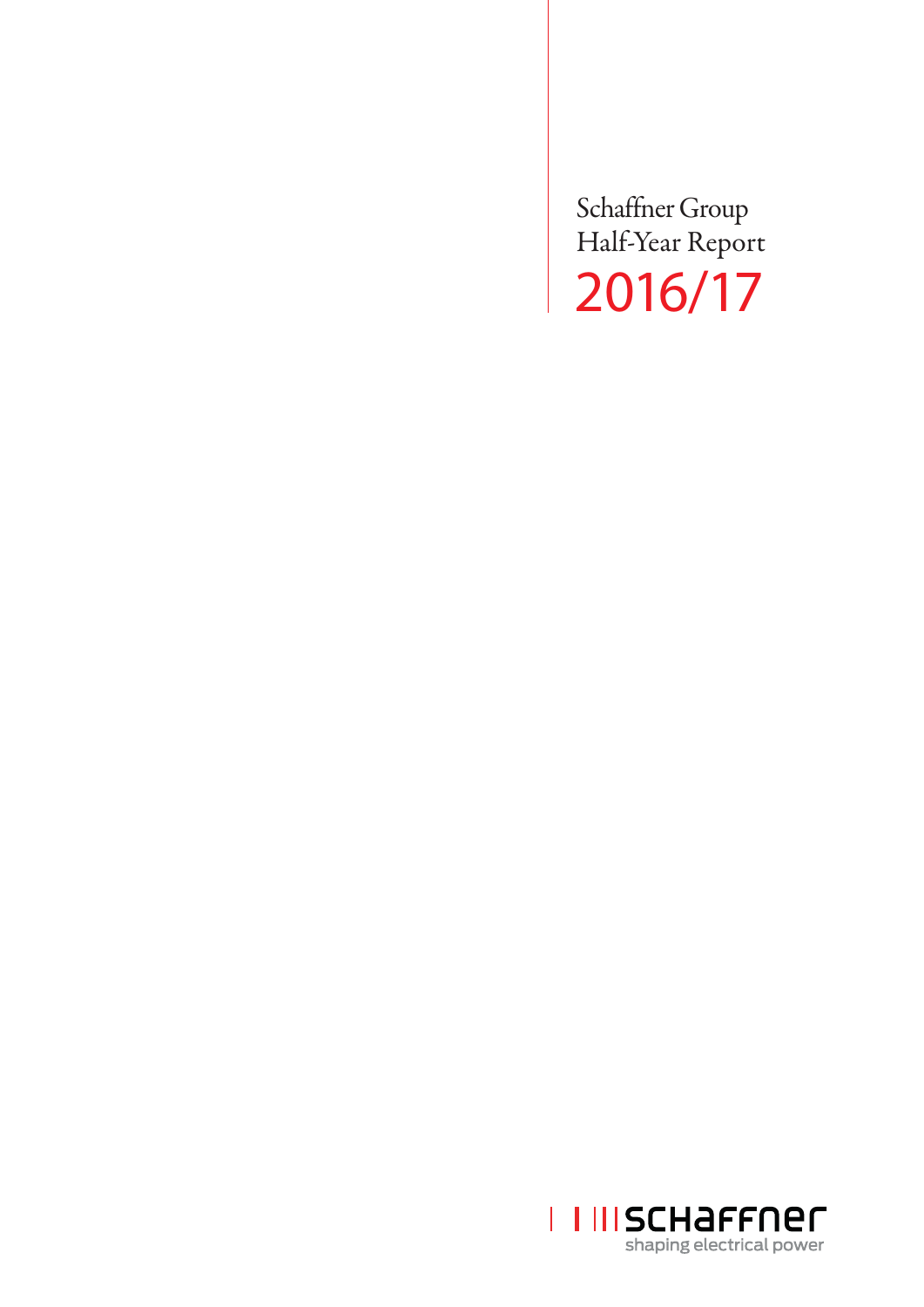# Schaffner is growing and increasing profitability

The Schaffner Group returned to growth in the first half of 2016/17. The EMC and Automotive divisions – which make up three-quarters of Group sales – achieved double-digit profit margins. The Power Magnetics division is proceeding with its successive turnaround.

In the first half of 2016/17, the Schaffner Group increased its net sales compared to the same period last year by 2.2 % to CHF 94.6 million (H1 2015/16: CHF 92.6 million). In local currencies, the increase amounted to 4.5 %. Operating profit (EBIT) rose substantially to CHF 6.0 million (CHF 1.6 million), while the EBIT margin was raised by 4.6 percentage points to 6.4 % (1.8 %). Net profit improved to CHF 4.2 million (CHF 0.4 million) and earnings per share (EPS) to CHF 6.57 (CHF 0.70).

Growth drivers in the first half of 2016/17 were the core markets: automotive electronics with a rise of 14 %, machine tools with an increase of 45 % and power supplies for electronic devices with growth of 7 %. After a slump in the second half of the previous year, the energy-efficient drive systems and rail technology core markets also showed slight improvements. As in the first half of 2015/16, 22 % of Group sales came from North America, while Europe accounted for 41 % (40 %) and Asia for 37 % (38 %). In the first half of fiscal 2016/17, Schaffner received new orders worth CHF 99.7 million (CHF 94.2 million). The book-to-bill ratio for the Group was 1.05 (1.02).

The EMC division profited from the bolstered sales force in North America. Large projects were also acquired in Germany and China. The number of new customers increased on a global level and the Group's leading market position was strengthened. The Power Quality business, which is part of the EMC division, successfully launched the second generation of harmonic filters and expanded its sales and service organization. In the first half of 2016/17, segment sales remained more or less unchanged from the prior-year level at CHF 45.7 million (CHF 45.4 million). Segment profit, on the other hand, nearly doubled to CHF 6.2 million (CHF 3.2 million), while the profit margin increased by 6.6 percentage points to 13.6 % (7.0 %). As a result of further progress in operational excellence, production costs were reduced slightly despite a marginal increase in raw material prices.

The Power Magnetics division is still in turnaround mode. Sales in China in the core market rail technology and in the wind turbine market saw positive developments. After completion of the plant merger in North America, the delivery situation gradually improved. The European plant in Hungary is expected to reach its targeted performance capabilities in the coming year. The building of the center of excellence for power magnetics solutions in Büren, Germany, is progressing as planned. In the first half of 2016/17, a sequential comparison of segment sales versus the preceding period showed an improvement of 16 % from CHF 20.2 million to CHF 23.4 million (H1 2015/16: CHF 25.2 million), while segment losses before restructuring costs were nearly halved from CHF –6.2 million to CHF –3.5 million (H1 2015/16: CHF –3.0 million).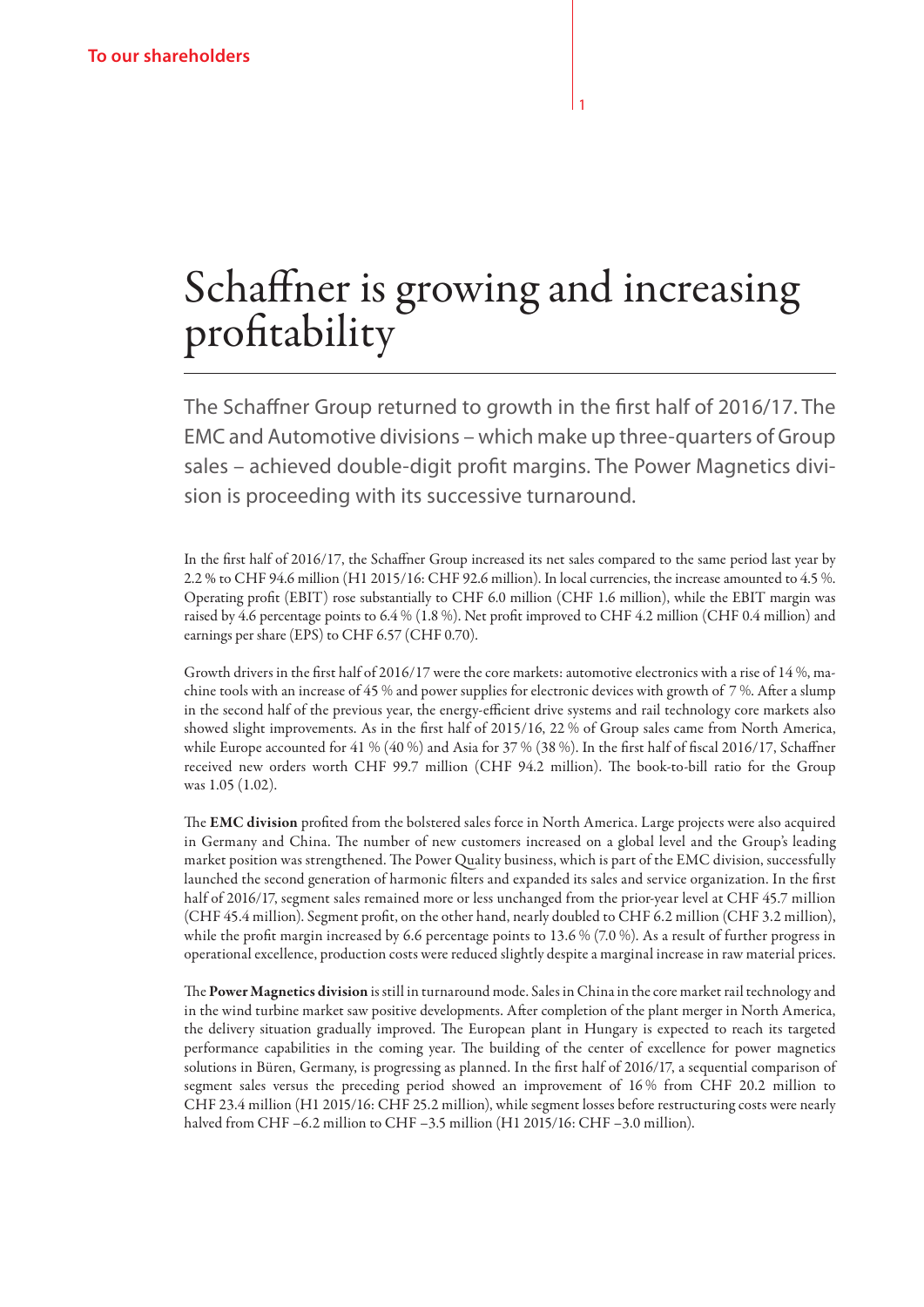The Automotive division reported sustained high demand for antennas for keyless entry systems, accounting for over 90 % of segment sales. Segment sales for the first half of 2016/17 rose to CHF 25.4 million (CHF 22.0 million). Segment profit amounted to CHF 5.9 million (CHF 4.7 million) and the profit margin was confirmed at a high level of 23.1 % (21.4 %). Growth opportunities were identified by the division in the market for EMC filters for electric vehicles. The share of sales for filters in electromobility is to be specifically expanded. A multiyear contract with a European premium automobile manufacturer has already been concluded. Initial deliveries are planned for fiscal year 2017/18. Schaffner is expecting the electric vehicles market to make a significant contribution to segment sales from fiscal year 2018/19 onwards.

#### **Outlook**

Demand for electrical energy and expectations regarding the reliability and efficiency of electronic systems continue to rise around the world. The core markets – automotive electronics, rail technology, energy-efficient drive systems, power supplies for electronic devices, machine tools and electromobility – offer long-term opportunities for organic growth within the scope of the Group's strategic targets. Although global economic development is difficult to predict due to political and macroeconomic risks, its strong position in attractive niche markets and solid orders in the EMC and Automotive divisions make the Schaffner Group confident of continuing its recovery and exceeding the results of the same period last year in the second half of 2016/17. Following the turnaround of the Power Magnetics division, Schaffner looks forward to achieving its medium-term targets (organic growth  $> 5\%$  and EBIT  $> 8\%$ ).

Luterbach, 11 May 2017

Urs Kaufmann **Kurt Ledermann** 

Chairman of the Board Interim Chief Executive Officer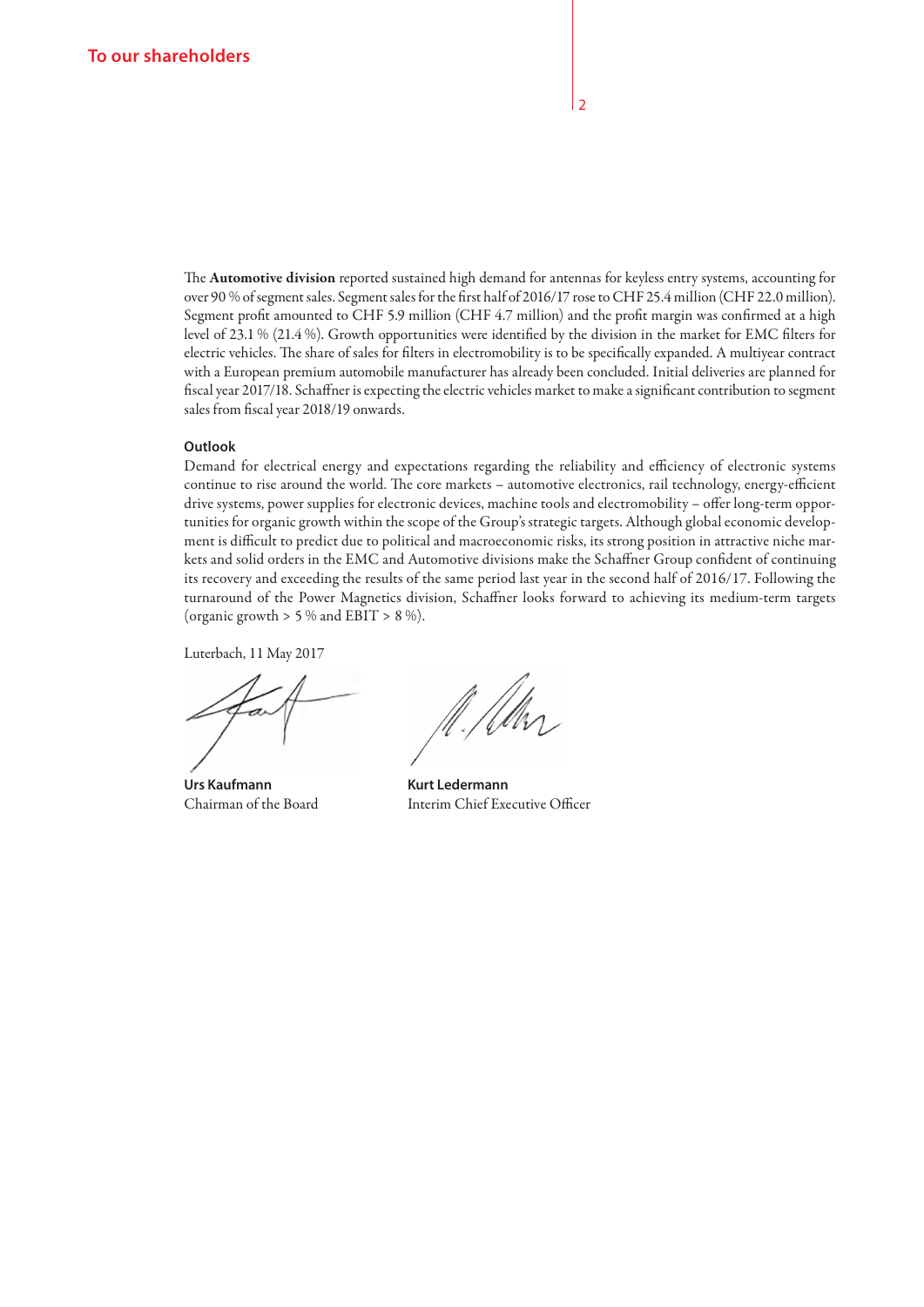# **Consolidated balance sheet**

| In CHF '000                                | 31.3.2017 | 30.9.2016 |
|--------------------------------------------|-----------|-----------|
| Intangible assets                          | 684       | 1,051     |
| Property, plant and equipment              | 22,890    | 22,500    |
| Other non-current financial assets         | 1,792     | 1,978     |
| Deferred tax assets                        | 10,764    | 10,889    |
| <b>Total non-current assets</b>            | 36,130    | 36,418    |
|                                            |           |           |
| Prepaid expenses and deferred income       | 1,884     | 1,344     |
| Inventories                                | 33,684    | 30,840    |
| Other current financial assets             | 977       | 2,037     |
| Other receivables                          | 3,045     | 2,021     |
| Trade receivables                          | 37,909    | 36,310    |
| Cash and cash equivalents                  | 18,532    | 13,770    |
| <b>Total current assets</b>                | 96,031    | 86,322    |
|                                            |           |           |
| <b>Total assets</b>                        | 132,161   | 122,740   |
|                                            |           |           |
| Exchange differences                       | $-17,460$ | $-17,751$ |
| Retained earnings                          | 5,640     | 1,469     |
| Treasury shares                            | $-93$     | $-67$     |
| Share premium                              | 41,548    | 41,874    |
| Share capital                              | 20,668    | 20,668    |
| <b>Total shareholders' equity</b>          | 50,303    | 46,193    |
|                                            |           |           |
| Deferred tax liabilities                   | 315       | 251       |
| Non-current provisions                     | 4,645     | 5,428     |
| Non-current borrowings                     | 36,797    | 29,540    |
| <b>Total non-current liabilities</b>       | 41,757    | 35,219    |
|                                            |           |           |
| Accrued expenses                           | 9,580     | 8,989     |
| <b>Current provisions</b>                  | 1,534     | 4,668     |
| Other payables                             | 3,900     | 4,231     |
| Trade payables                             | 25,087    | 23,172    |
| Current borrowings                         | $\Omega$  | 268       |
| <b>Total current liabilities</b>           | 40,101    | 41,328    |
|                                            |           |           |
| <b>Total liabilities</b>                   | 81,858    | 76,547    |
|                                            |           |           |
| Total liabilities and shareholders' equity | 132,161   | 122,740   |

Since the beginning of fiscal year 2015/16 the consolidated financial statements are prepared in accordance with Swiss GAAP FER. Additionally, since the beginning of fiscal year 2016/17, external development costs of products are no longer capitalized. For comparability the prior-year results have been restated to match the presentation of the period under review.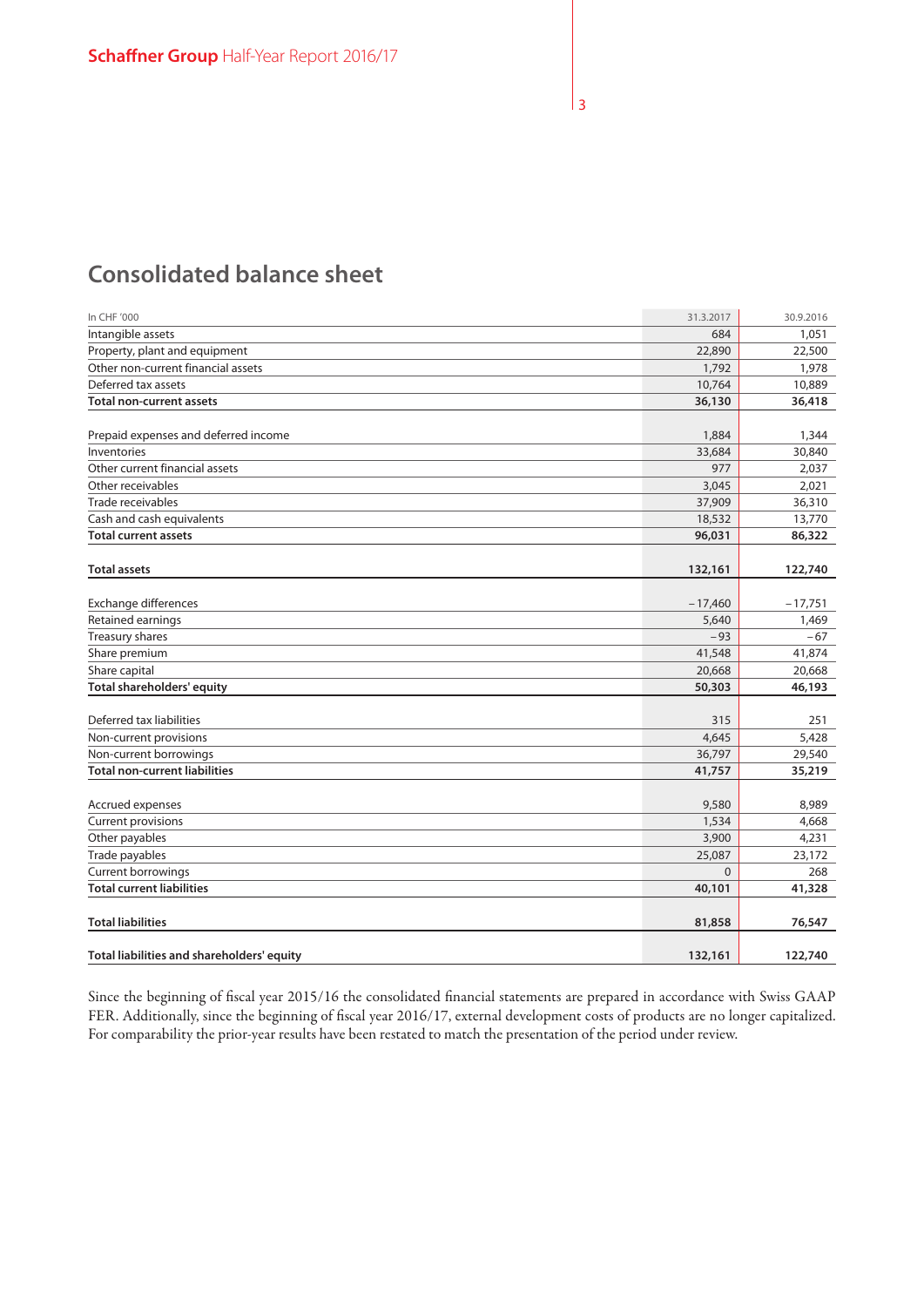# **Consolidated income statement**

| In CHF '000                        | H1 2016/17 | H1 2015/16 |
|------------------------------------|------------|------------|
| Net sales of goods and services    | 94,579     | 92,575     |
|                                    |            |            |
| Cost of sales                      | $-66,292$  | $-67,511$  |
| <b>Gross profit</b>                | 28,287     | 25,064     |
|                                    |            |            |
| Marketing and selling expense      | $-8,161$   | $-9,265$   |
| Research and development expense   | $-8,411$   | $-8,292$   |
| General and administrative expense | $-5,678$   | $-5,882$   |
| <b>Operating profit (EBIT)</b>     | 6,037      | 1,625      |
|                                    |            |            |
| Finance income                     | 1,181      | 318        |
| Finance expense                    | $-1,637$   | $-1,359$   |
| Profit before tax (EBT)            | 5,581      | 584        |
|                                    |            |            |
| Income tax                         | $-1,410$   | $-142$     |
| Net profit for the period          | 4,171      | 442        |
|                                    |            |            |
| Earnings per share in CHF          |            |            |
| <b>Basic</b>                       | 6.57       | 0.70       |
| Diluted                            | 6.56       | 0.69       |

Since the beginning of fiscal year 2015/16 the consolidated financial statements are prepared in accordance with Swiss GAAP FER. Additionally, since the beginning of fiscal year 2016/17, external development costs of products are no longer capitalized. For comparability the prior-year results have been restated to match the presentation of the period under review.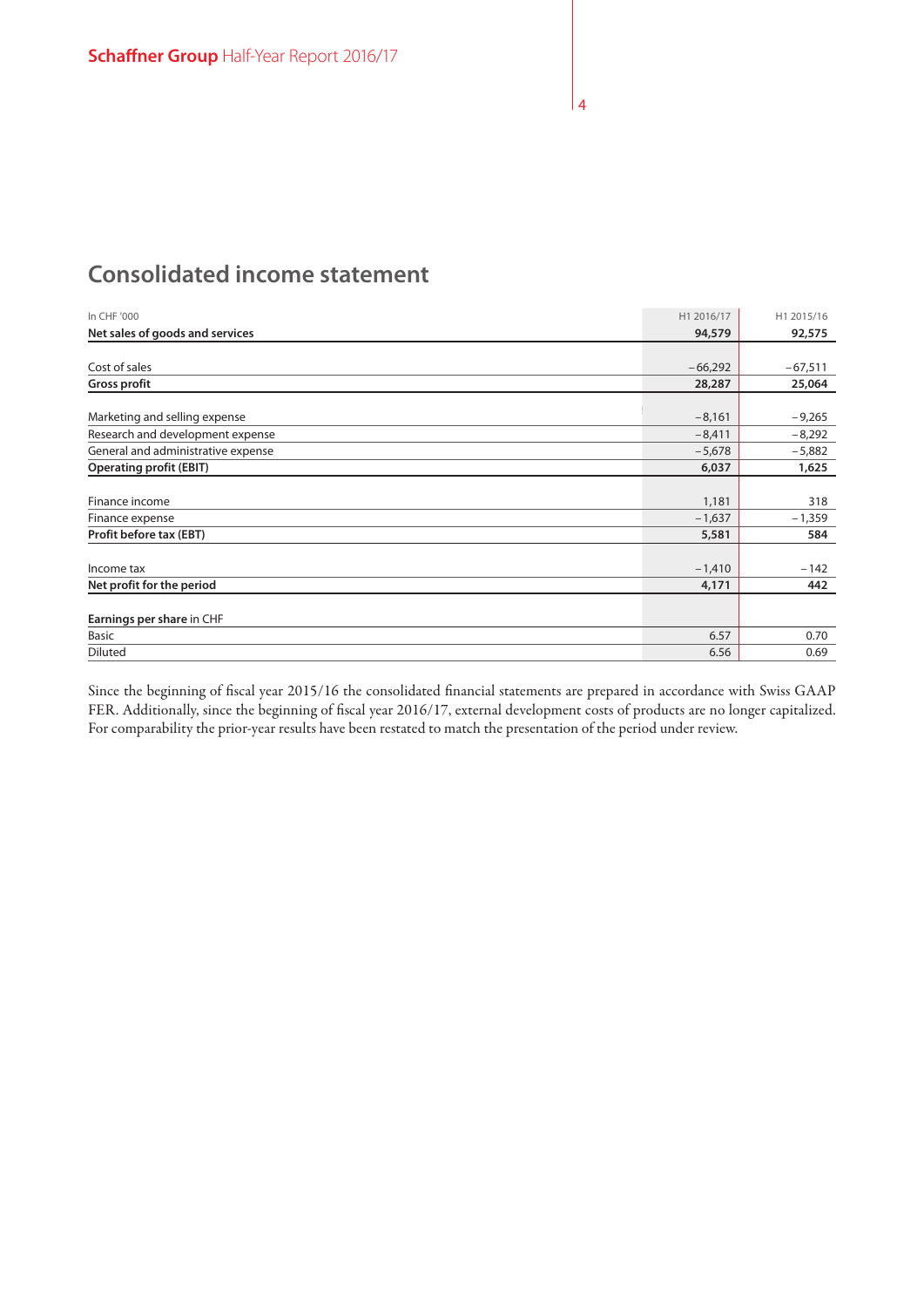# **Condensed consolidated cash flow statement**

| In CHF '000                                           | H1 2016/17 | H1 2015/16 |
|-------------------------------------------------------|------------|------------|
| Cash flow from operating activities                   | $-838$     | $-2,729$   |
|                                                       |            |            |
| Purchase of property, plant and equipment             | $-2,203$   | $-1,842$   |
| Purchase of intangible assets                         | $-70$      | $-75$      |
| Change in current financial assets                    | 1,040      | 2,414      |
| Other investing activities                            | 192        | $-21$      |
| Cash flow from investing activities                   | $-1,041$   | 476        |
|                                                       |            |            |
| Repayment of excess share premium                     | $\Omega$   | $-4,133$   |
| Changes in treasury shares                            | $-352$     | 50         |
| Proceeds from borrowings                              | 7,012      | $\Omega$   |
| Repayment of borrowings                               | $\Omega$   | $-1,847$   |
| Other financing activities                            | $-91$      | $-93$      |
| Cash flow from financing activities                   | 6,569      | $-6,023$   |
|                                                       |            |            |
| Effect of exchange rates on cash and cash equivalents | 72         | $-54$      |
| Change in cash and cash equivalents                   | 4,762      | $-8,330$   |
|                                                       |            |            |
| Cash and cash equivalents at 1 October                | 13,770     | 22,679     |
| Cash and cash equivalents at 31 March                 | 18,532     | 14,349     |

# **Consolidated statement of changes in equity**

|                                               | Share capital | Share    | Cumulative  | Retained | Treasury | Total share- |
|-----------------------------------------------|---------------|----------|-------------|----------|----------|--------------|
|                                               |               | premium  | exchange    | earnings | shares   | holders'     |
| In CHF '000                                   |               |          | differences |          |          | equity       |
| At 1 October 2015 under Swiss GAAP FER        | 20,668        | 46,283   | $-17,938$   | 1,681    | $-299$   | 50,395       |
| Restatement development costs                 |               |          |             | $-396$   |          | $-396$       |
| At 1 October 2015                             | 20,668        | 46,283   | $-17,938$   | 1,285    | $-299$   | 49,999       |
| Net profit for the period                     |               |          |             | 442      |          | 442          |
| Exchange differences                          |               |          | 73          |          |          | 73           |
| Treasury share transactions                   |               | $-154$   |             | $-688$   | 273      | $-569$       |
| Repayment of excess share premium             |               | $-4,133$ |             |          |          | $-4,133$     |
| Share option plans and restricted share plans |               | $-68$    |             | 688      |          | 620          |
| At 31 March 2016                              | 20,668        | 41,928   | $-17,865$   | 1,727    | $-26$    | 46,432       |
|                                               |               |          |             |          |          |              |
| At 1 October 2016 under Swiss GAAP FER        | 20,668        | 41,874   | $-17,751$   | 2,068    | $-67$    | 46,792       |
| Restatement development costs                 |               |          |             | $-599$   |          | $-599$       |
| At 1 October 2016                             | 20,668        | 41,874   | $-17,751$   | 1,469    | $-67$    | 46,193       |
| Net profit for the period                     |               |          |             | 4,171    |          | 4,171        |
| Exchange differences                          |               |          | 291         |          |          | 291          |
| Treasury share transactions                   |               | $-100$   |             | $-564$   | $-26$    | $-690$       |
| Share option plans and restricted share plans |               | $-226$   |             | 564      |          | 338          |
| At 31 March 2017                              | 20,668        | 41,548   | $-17,460$   | 5,640    | -93      | 50,303       |

Since the beginning of fiscal year 2015/16 the consolidated financial statements are prepared in accordance with Swiss GAAP FER. Additionally, since the beginning of fiscal year 2016/17, external development costs of products are no longer capitalized. For comparability the prior-year results have been restated to match the presentation of the period under review.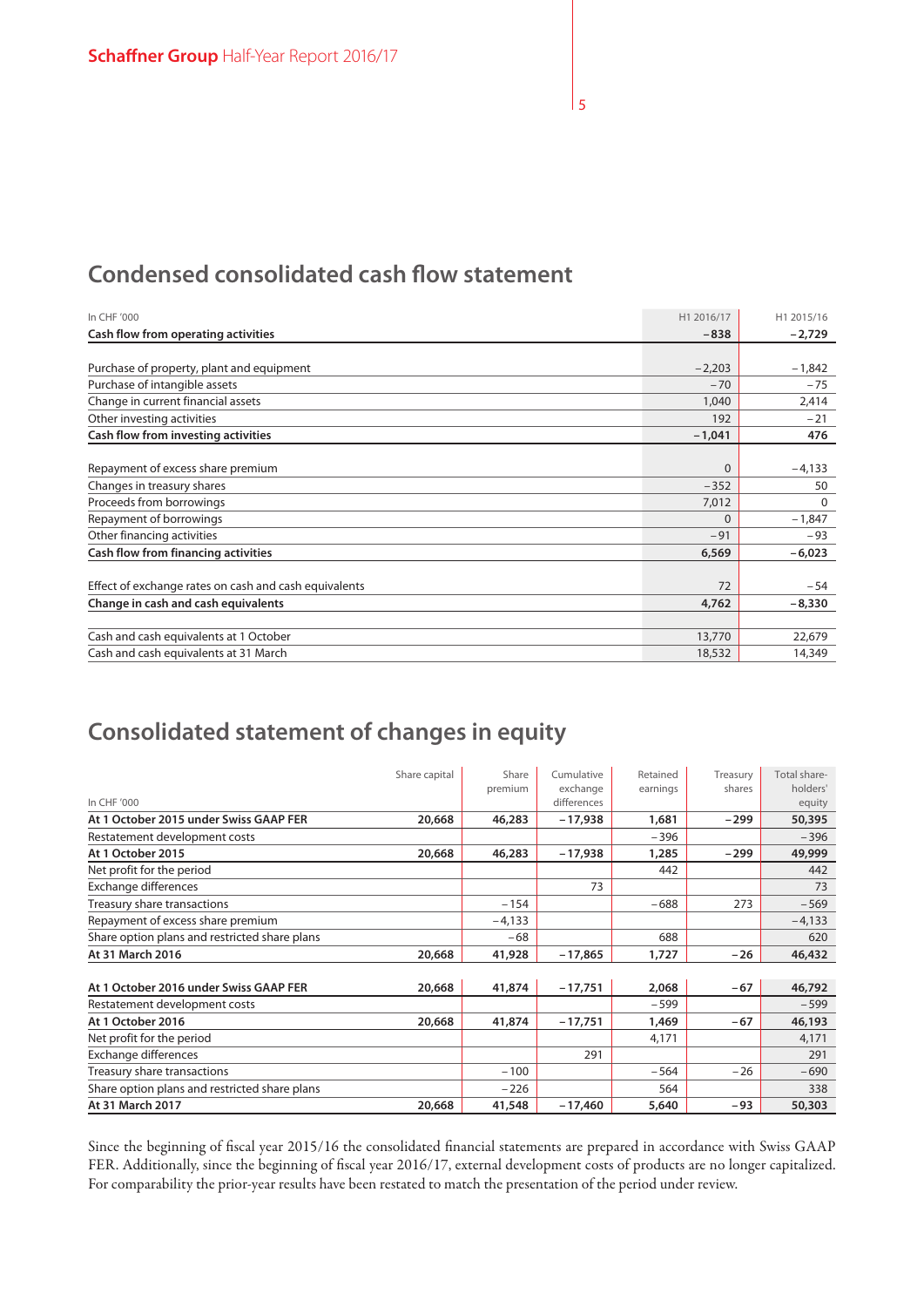# **Notes**

#### **1 Accounting policies**

The unaudited consolidated financial statements of the Schaffner Group for the first half of the fiscal year were prepared in accor dance with Swiss GAAP FER 31 "Additional recommendations for listed companies". As these interim financial statements represent an update of the consolidated annual financial statements for the year ended 30 September 2016, they should be read in conjunction with those annual financial statements.

The consolidated financial statements for the six months ended 31 March 2017 were approved by the Board of Directors of Schaffner Holding AG on 9 May 2017 and released for publication.

### **2 Change in accounting principles**

#### **a) Switch to Swiss GAAP FER**

The Schaffner Board of Directors decided to switch the Group's accounting from IFRS to Swiss GAAP FER with effect from 1 October 2015. The differences between the two sets of accounting principles relevant to the Schaffner Group were explained in the notes to the consolidated financial statements at 30 September 2016. The impact of this change on equity at 30 September 2016 and on net profit for the year then ended was also presented there.

#### **b) Changes concerning Revenue Recognition under Swiss GAAP FER**

As per 1 January 2016, adaptations and additions to Swiss GAAP FER regarding the recognition, presentation and disclosure of revenue entered into force. The first-time adoption of these revised principles did not have a material effect on these half-year financial statements of the Schaffner Group. No adjustment of the prior-year figures was required.

#### **c) Change in accounting policy for the capitalization of development costs**

Consistent with Conceptual Framework item 30 and Swiss GAAP FER 10, Schaffner has decided no longer to capitalize external development costs for new products. The reason is that the capitalization of development expenses is not customary in the industry and a difference in accounting practice detracts from comparability. The prior periods' results have been restated to reflect the new policy.

The effect of this change on the comparative first half of the prior year is that the development costs of CHF –36 thousand which had been capitalized in that period are charged to "Research and development expenses". The opening balance of CHF 396 thousand that had been brought forward from the 2014/15 fiscal year is charged to retained earnings.

The following table presents the numerical effects of the transition from IFRS to Swiss GAAP FER, and of the adjustments related to development costs, on the net profit of the previous half-year period.

|                                                | H1 2015/16 |
|------------------------------------------------|------------|
| Net profit for the period under IFRS           | $-334$     |
| Amortization of acquired intangible assets     | 880        |
| Adjustment in pension plans                    | 257        |
| Change in deferred tax liabilities             | $-325$     |
| Net profit for the period under Swiss GAAP FER | 478        |
| Restatement of development costs               | $-36$      |
| Net profit for the period                      | 442        |

#### **3 Operating segments**

The Schaffner Group consists of three reportable segments: Electromagnetic Compatibility, Power Magnetics and Automotive. They are the organizational units for which results are reported to the Executive Committee.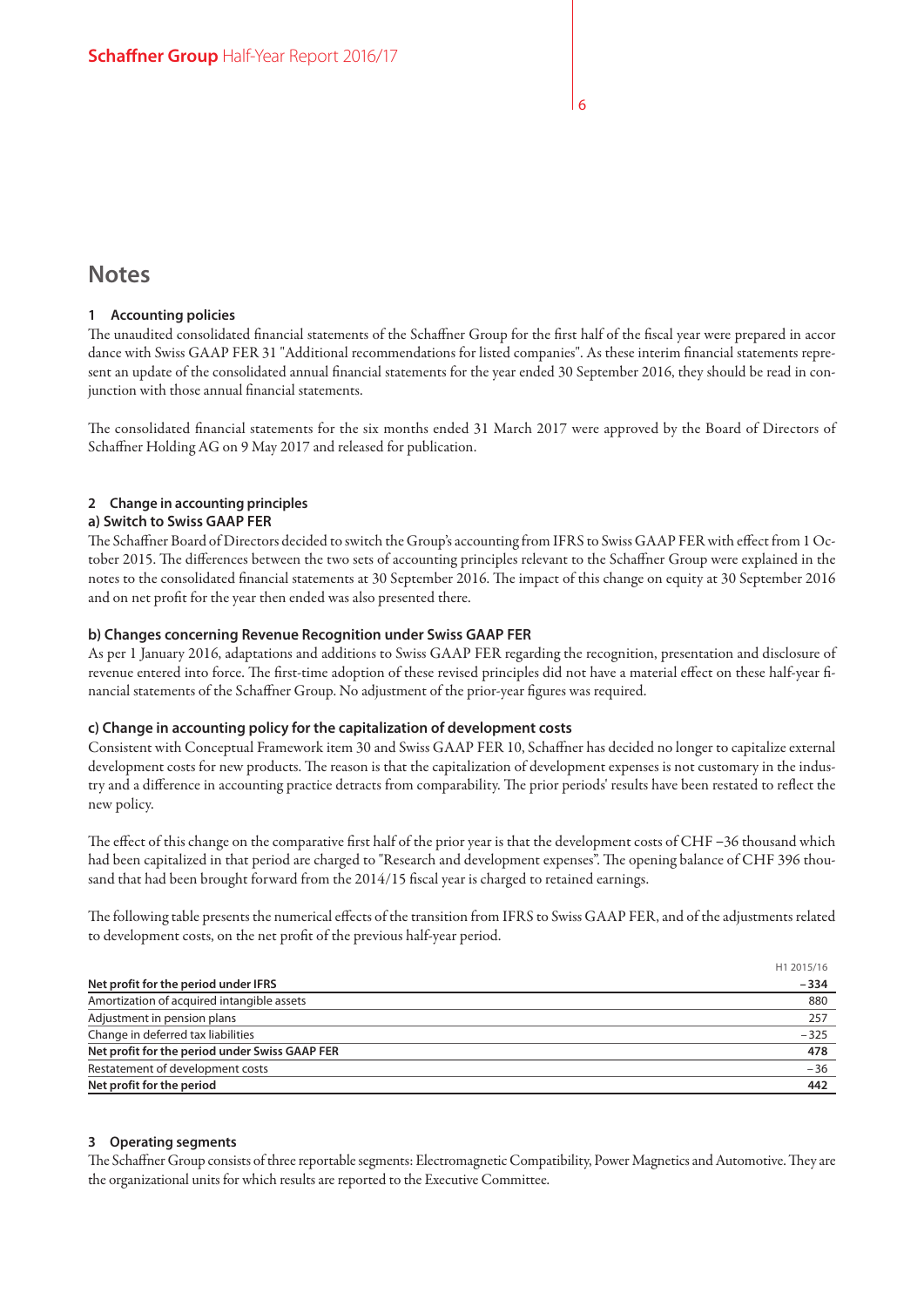#### **Electromagnetic Compatibility (EMC)**

The EMC division develops and manufactures standard and custom components that protect power electronic systems from line interference (thus ensuring electromagnetic compatibility, or EMC) and safeguard their reliable operation in power grids. As well, the Power Quality business unit develops and manufactures active and passive filter solutions to assure the best quality of electric power. The key sales markets include energy-efficient drive systems, renewable energy, power supply systems for electronic devices, as well as machine tools and robotics.

#### **Power Magnetics (PM)**

The Power Magnetics division develops and manufactures components that ensure the reliability of power electronic systems, as well as customized high-performance transformers for demanding applications. Schaffner solutions deployed in solar inverters and converters in wind turbines safeguard high levels of energy conversion efficiency and optimum adjustment to electricity grids. Schaffner components are also integrated in compact, high-performance and energy-efficient locomotive drive systems, where they eliminate network interference from powerful motors.

#### **Automotive (AM)**

The Automotive division develops and manufactures components for keyless entry systems and solutions for the drive trains of hybrid and electric vehicles. Schaffner engineers work closely with leading automobile manufacturers and leverage their specialized EMC knowhow to support customers in the development of new models.

#### **Corporate**

The "Corporate" column comprises all costs for Group functions that cannot be allocated to a particular segment. These are primarily the expenses of Schaffner Holding AG.

No operating segments have been aggregated to form these reportable operating segments. Segment profit or loss represents a segment's operating profit or loss before restructuring costs.

The reported restructuring expenses of the Power Magnetics division reported in the first half of 2015/16 consisted primarily of the costs in connection with the merging of the production plants in North America.

| For the first six months of 2016/17 (1 October to 31 March) | <b>EMC</b> | PM       | AM     | Corporate | Group    |
|-------------------------------------------------------------|------------|----------|--------|-----------|----------|
| In CHF '000                                                 |            |          |        |           |          |
| Net sales                                                   | 45,746     | 23,386   | 25,447 |           | 94,579   |
| Segment profit/(-loss)                                      | 6,207      | $-3.461$ | 5,887  | $-2.596$  | 6,037    |
| <b>Operating profit (EBIT)</b>                              |            |          |        |           | 6,037    |
| Finance income                                              |            |          |        |           | 1,181    |
| Finance expense                                             |            |          |        |           | $-1,637$ |
| Profit before tax (EBT)                                     |            |          |        |           | 5,581    |
| Income tax                                                  |            |          |        |           | $-1,410$ |
| Net profit for the period                                   |            |          |        |           | 4,171    |

| For the first six months of 2015/16 (1 October to 31 March) | <b>EMC</b> | PM       | AM     | Corporate | Group    |
|-------------------------------------------------------------|------------|----------|--------|-----------|----------|
| In CHF '000                                                 |            |          |        |           |          |
| Net sales                                                   | 45,391     | 25,213   | 21,971 |           | 92,575   |
| Segment profit/(-loss)                                      | 3,183      | $-2,955$ | 4,708  | $-2,562$  | 2,374    |
| Restructuring costs                                         |            | $-749$   |        |           | $-749$   |
| <b>Operating profit (EBIT)</b>                              |            |          |        |           | 1,625    |
| Finance income                                              |            |          |        |           | 318      |
| Finance expense                                             |            |          |        |           | $-1,359$ |
| Profit before tax (EBT)                                     |            |          |        |           | 584      |
| Income tax                                                  |            |          |        |           | $-142$   |
| Net profit for the period                                   |            |          |        |           | 442      |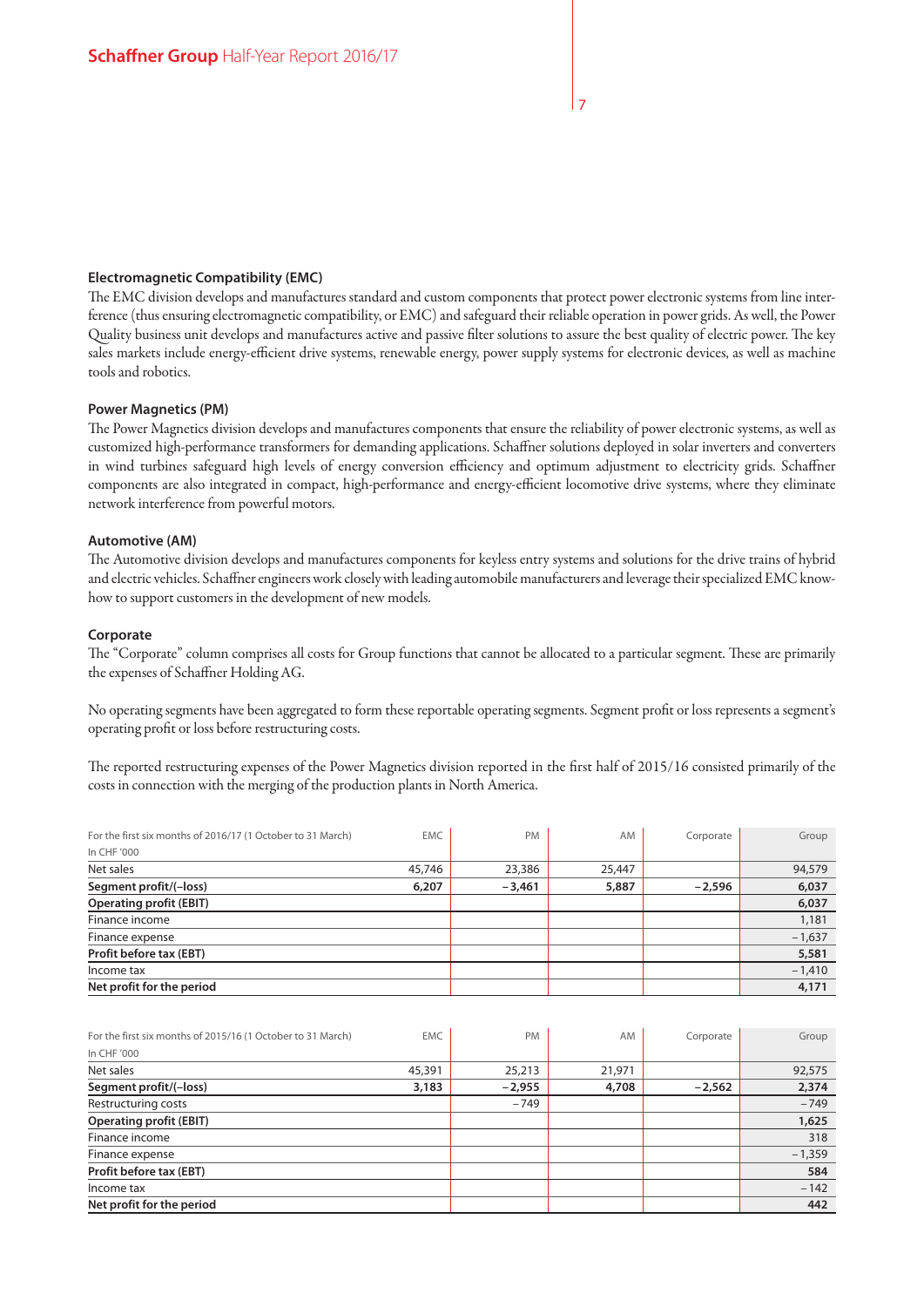#### **4 Seasonality**

The Schaffner Group does not operate in industries with significant seasonal or cyclical variation in total sales over the fiscal year. Since major public holidays such as Chinese New Year and Christmas fall in the first half of the fiscal year, experience has shown that, factoring out economic influences, higher sales are usually generated in the second half of the year.

Income tax is recognized based on the best estimate of the weighted average annual income tax rate expected for the full fiscal year.

#### **5 Commitments and contingencies**

At 31 March 2017, the Group had commitments to purchase property, plant and equipment in the amount of CHF 0.8 million (30 September 2016: CHF 0.9 million). Contingent liabilities, described in the notes to the consolidated financial statements for the year ended 30 September 2016, did not change materially in the reporting period.

#### **6 Foreign currencies**

The following exchange rates were applied in the translation of foreign currencies:

|                   |                   | Balance sheet |           | Income statement |            |
|-------------------|-------------------|---------------|-----------|------------------|------------|
|                   |                   | 31.3.2017     | 30.9.2016 | H1 2016/17       | H1 2015/16 |
| Country or region | Currency          | In CHF        | In CHF    | In CHF           | In CHF     |
| China             | CNY<br>100        | 14.53         | 14.61     | 14.60            | 15.17      |
| EU                | 100<br>EUR.       | 106.92        | 108.78    | 107.28           | 109.36     |
| Hungary           | <b>HUF</b><br>100 | 0.35          | 0.35      | 0.35             | 0.35       |
| Thailand          | THB<br>100        | 2.91          | 2.81      | 2.86             | 2.77       |
| <b>USA</b>        | USD<br>100        | 100.05        | 97.48     | 100.36           | 98.07      |

#### **7 Distribution to shareholders**

As decided by the Annual General Meeting of Schaffner Holding AG on 12 January 2017 no distribution for fiscal year 2015/16 was made to the shareholders.

#### **8 Events after the balance sheet date**

No events have occurred after the balance sheet date that have a material effect on the amounts in the consolidated interim financial statements.